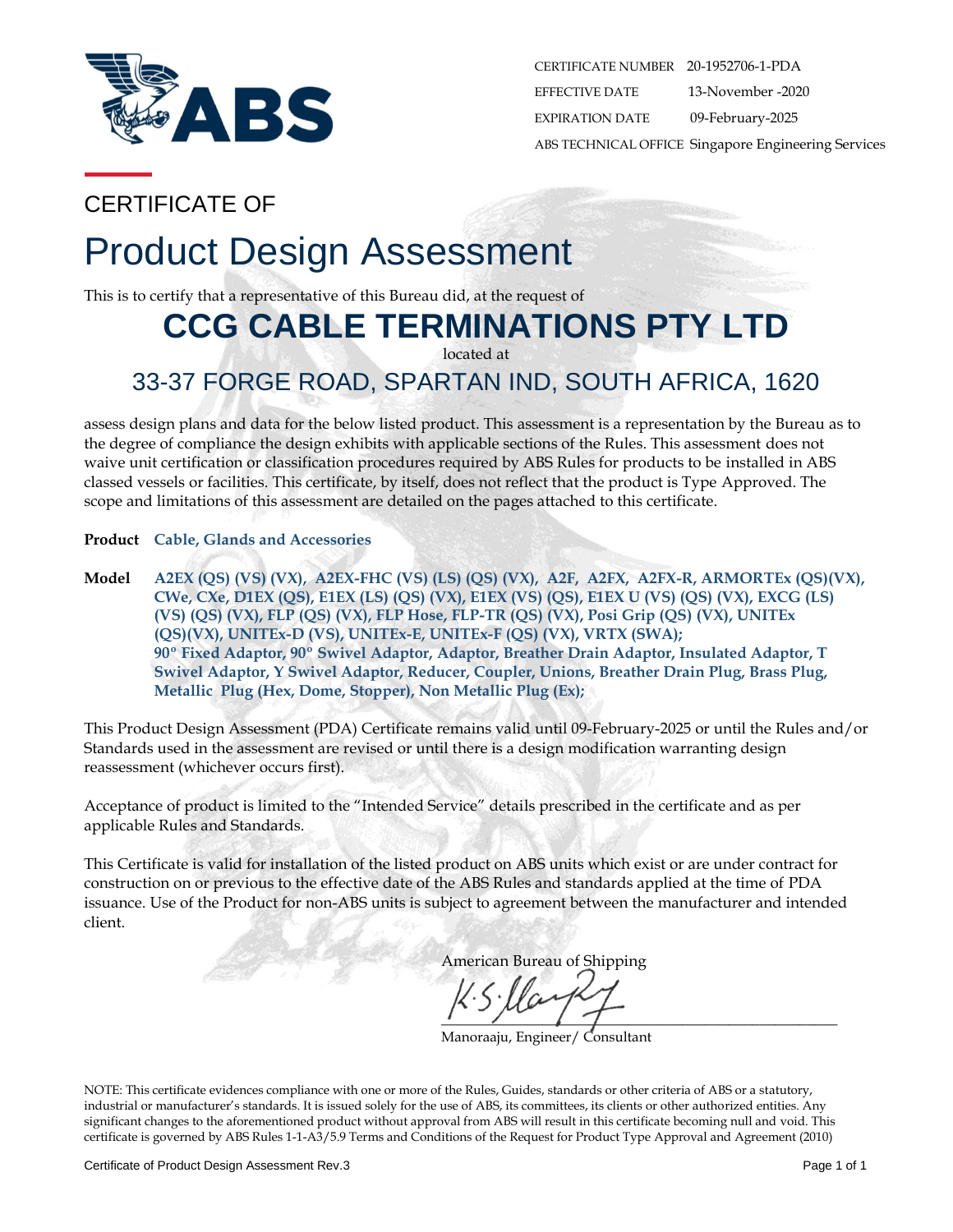#### **CCG CABLE TERMINATIONS PTY LTD**

33-37 FORGE ROAD, SPARTAN IND PO BOX 192, KEMPTON PARK, 1620 VAT NO 4860104209 SOUTH AFRICA South Africa 1620 Telephone: +27 11 394 2021 Fax: +27 11 394 2202 Email: ccg@icon.co.za Web: www.ccgcablegland.co.za **Tier: 3 - Type Approved, unit certification not required** 

**Product: Cable, Glands and Accessories**

**Model: A2EX (QS) (VS) (VX), A2EX-FHC (VS) (LS) (QS) (VX), A2F, A2FX, A2FX-R, ARMORTEx (QS)(VX), CWe, CXe, D1EX (QS), E1EX (LS) (QS) (VX), E1EX (VS) (QS), E1EX U (VS) (QS) (VX), EXCG (LS) (VS) (QS) (VX), FLP (QS) (VX), FLP Hose, FLP-TR (QS) (VX), Posi Grip (QS) (VX), UNITEx (QS)(VX), UNITEx-D (VS), UNITEx-E, UNITEx-F (QS) (VX), VRTX (SWA); 90º Fixed Adaptor, 90º Swivel Adaptor, Adaptor, Breather Drain Adaptor, Insulated Adaptor, T Swivel Adaptor, Y Swivel Adaptor, Reducer, Coupler, Unions, Breather Drain Plug, Brass Plug, Metallic Plug (Hex, Dome, Stopper), Non Metallic Plug (Ex);**

#### **Intended Service:**

Cable glands for use on ABS Classed Vessels and Offshore Installations in accordance with the listed ABS Rules and International Standards.

#### **Description:**

Hazardous area installation. Refer to the attached document.

#### **Rating:**

Refer to the attached document.

#### **Service Restriction:**

Unit Certification is not required for this product.

If the manufacturer or purchaser request an ABS Certificate for compliance with a specification or standard, the specification or standard, including inspection standards and tolerances, must be clearly defined.

#### **Comments:**

1. The Manufacturer has provided a declaration about the control of, or the lack of Asbestos in this product.

2. The gland with its accessory is to be assembled strictly in accordance with the fitting instructions supplied with each component by the manufacturer.

3. ATEX certified equipment is not to be installed in hazardous areas on U.S vessels unless it can be prove to have been tested to the applicable IEC 60079 series standards by an independent laboratory accepted by the U.S coast Guard. USCG notice 01-12 (February 7, 2012).

#### **Notes/Drawing/Documentation:**

Documents:

Drawing No. A2EX, Compression Gland, Revision: -, Pages: 2

Drawing No. A2EX VX - VORTEx, Barrier Compression Gland, Revision: -, Pages: 2

Drawing No. A2EX-FHC VX - VORTEx, Barrier Compression Gland, Revision: -, Pages: 2

Drawing No. A2EX-FHC VS, Compression Gland, Revision: -, Pages: 2

Drawing No. A2EX-FHC LS, Compression Gland, Revision: -, Pages: 2

Drawing No. A2EX-VX, Vortex Barrier Compression Gland, Revision: -, Pages: 2

Drawing No. A2F, Compression Gland, Revision: -, Pages: 2

Drawing No. A2FX, Double Compression Gland, Revision: -, Pages: 2

Drawing No. A2FX-R, Double Compression Gland, Revision: -, Pages: 2

Drawing No. ArmorTEx, Captive Component Gland, Revision: -, Pages: 2

Drawing No. ArmorTEx QuickStop-Ex, Barrier Gland, Revision: -, Pages: 2

Drawing No. CWe, Cable Gland with Deluge Seal, Revision: -, Pages: 2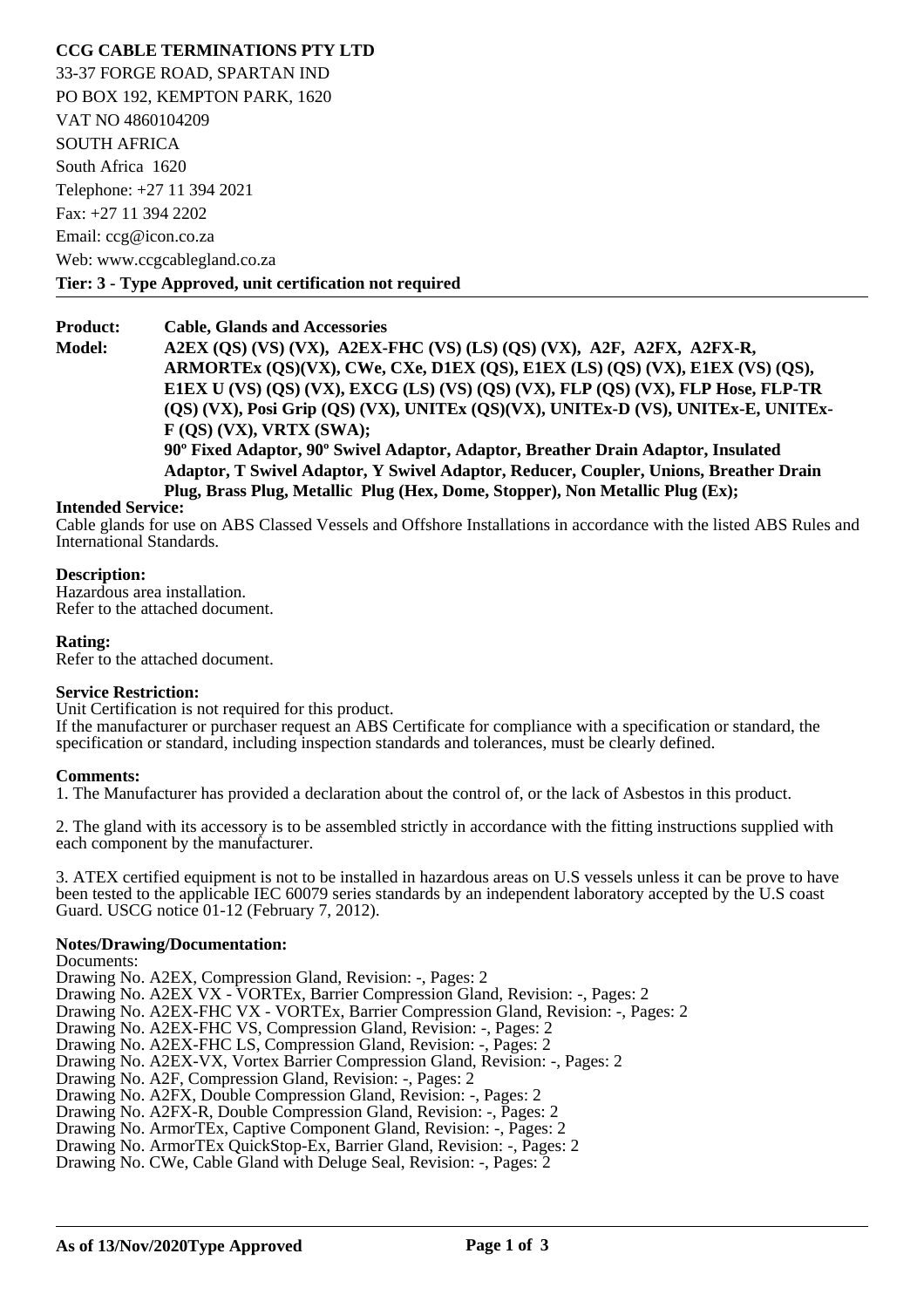#### **CCG CABLE TERMINATIONS PTY LTD**

33-37 FORGE ROAD, SPARTAN IND PO BOX 192, KEMPTON PARK, 1620 VAT NO 4860104209 SOUTH AFRICA South Africa 1620 Telephone: +27 11 394 2021 Fax: +27 11 394 2202 Email: ccg@icon.co.za Web: www.ccgcablegland.co.za

#### **Tier: 3 - Type Approved, unit certification not required**

Drawing No. CXe, Cable Gland with Deluge Seal, Revision: -, Pages: 2 Drawing No. E1EX, Captive Component Gland, Revision: -, Pages: 2 Drawing No. E1EX Lead Seal, Cable Gland, Revision: -, Pages: 2 Drawing No. E1EX VX - VORTEx, Barrier Compression Gland, Revision: -, Pages: 2 Drawing No. E1EX-U, Captive Component Gland, Revision: -, Pages: 2 Drawing No. E1EX-U Lead Seal, Cable Gland, Revision: -, Pages: 2 Drawing No. E1EX-U QuickStop-Ex, Barrier Gland, Revision: -, Pages: 2 Drawing No. E1EX-U-VS, Captive Component Gland, Revision: -, Pages: 2 Drawing No. E1EX-U-VS QuickStop-Ex, Barrier Gland, Revision: -, Pages: 2 Drawing No. E1EX-VS, Captive Component Gland, Revision: -, Pages: 2 Drawing No. E1EX-VS QuickStop-Ex, Barrier Gland, Revision: -, Pages: 2 Drawing No. EX Corrosion Guard, Cable Gland, Revision: -, Pages: 2 Drawing No. EX Corrosion Guard QuickStop, Barrier Gland, Revision: -, Pages: 2 Drawing No. EX Corrosion Guard Lead Seal, Cable Gland, Revision: -, Pages: 2 Drawing No. EX Corrosion Guard VS, Captive Component Gland, Revision: -, Pages: 2 Drawing No. Ex Corrosion Guard-VX - VORTEx, Barrier Gland, Revision: -, Pages: 2 Drawing No. FLP, Captive Component Gland, Revision: -, Pages: 2 Drawing No. FLP Hose, Compression Gland, Revision: -, Pages: 2 Drawing No. FLP VX VORTEx, Barrier Gland, Revision: -, Pages: 2 Drawing No. FLP TR, Compression Gland, Revision: -, Pages: 2 Drawing No. FLP-TR VX VORTEx, Barrier Gland, Revision: -, Pages: 2 Drawing No. POSI GRIP, Compression Gland, Revision: -, Pages: 2 Drawing No. POSI GRIP -VX, VORTEx Barrier Gland, Revision: -, Pages: 2 Drawing No. Posi Grip VX - VORTEx, Compression Barrier Gland, Revision: -, Pages: 2 Drawing No. UNITEx -D, Captive Component Gland, Revision: -, Pages: 2 Drawing No. UNITEx -D VS, Captive Component Gland, Revision: -, Pages: 2 Drawing No. UNITEx VX - VORTEx, Barrier Gland with Deluge Seal, Revision: -, Pages: 2 Drawing No. UNITEx-E, Cable Gland with Deluge Seal, Revision: -, Pages: 2 Drawing No. D1EX, Captive Component Gland, Revision: -, Pages: 2 Drawing No. D1EX, QuickStop-Ex, Barrier Gland, Revision: -, Pages: 2 Drawing No. VARITEx (VRTX), Compression Gland, Revision: -, Pages: 2 Drawing No. VARITEx (VRTX) SWA, Compression Gland, Revision: -, Pages: 2 Drawing No. ARMORTEx, Captive Component Gland, Revision: -, Pages: 2 Drawing No. ARMORTEx QuickStop-Ex, Barrier Gland, Revision: -, Pages: 2 Drawing No. ARMORTEx VX - VORTEx, Barrier Gland, Revision: -, Pages: 2 Drawing No. UNITEx F, Captive Component Gland, Revision: -, Pages: 2 Drawing No. UNITEx F, QuickStop-Ex, Barrier Gland, Revision: -, Pages: 2 Drawing No. UNITEx F VX - VORTEx, Barrier Gland, Revision: -, Pages: 2

#### Test Report:

Report No. CML 16ATEX1001X, EU Type Examination Certificate by CMLEx, Revision: 5, Pages: 24 Report No. CML\_14CA364, IEC 62444 Test report by CMLEx, Dated: 29 May 2019, Issue: 4, Revision: 4, Pages: 8 Report No. CML\_15Y728, IEC 60529 IPX8 Test report by CMLEx, Dated: 04 September 2015, Issue: 0, Revision: 0, Pages: 1

#### **Terms of Validity:**

This Product Design Assessment (PDA) Certificate remains valid until 09/Feb/2025 or until the Rules and/or Standards used in the assessment are revised or until there is a design modification warranting design reassessment (whichever occurs first).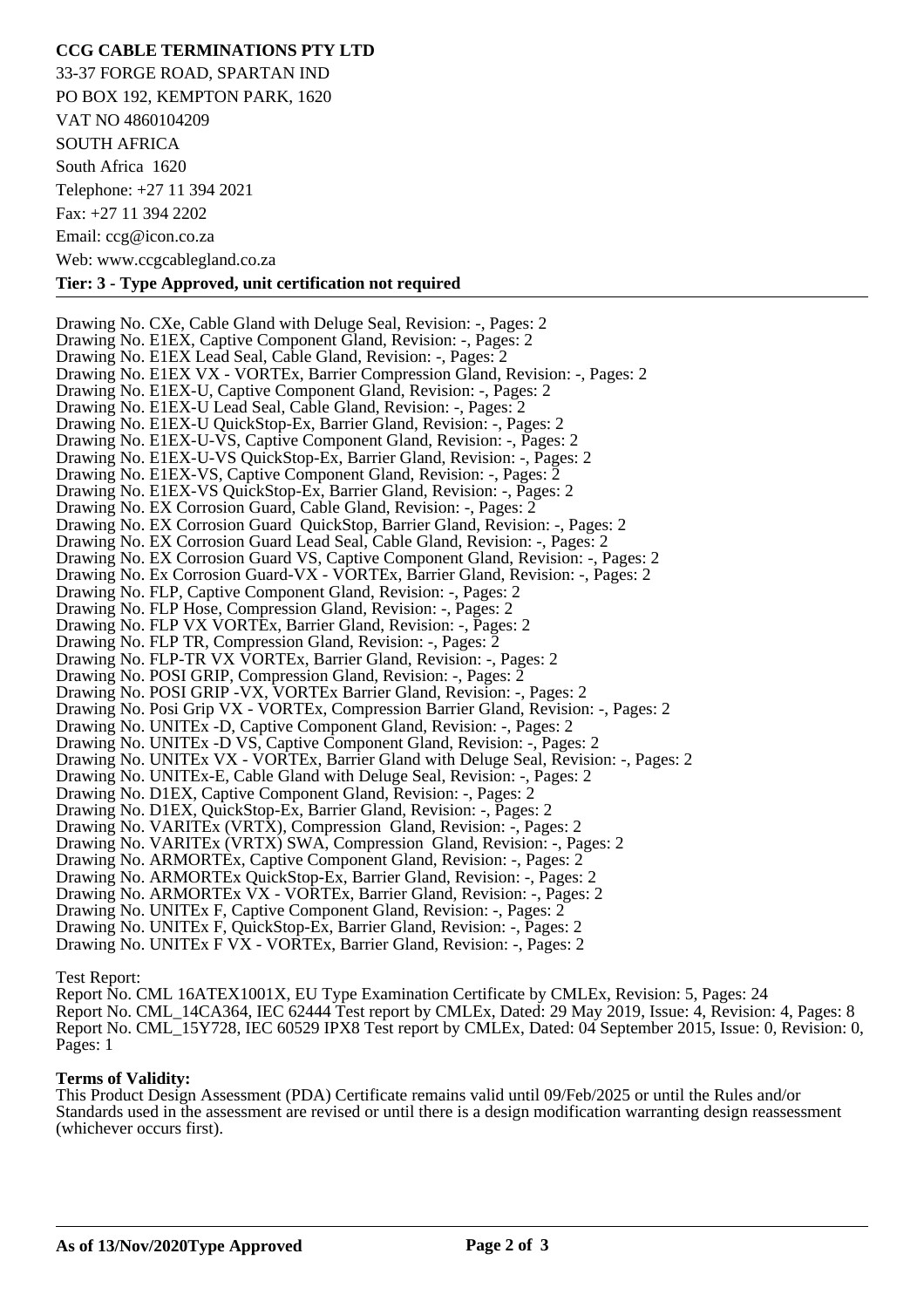**CCG CABLE TERMINATIONS PTY LTD**  33-37 FORGE ROAD, SPARTAN IND PO BOX 192, KEMPTON PARK, 1620 VAT NO 4860104209 SOUTH AFRICA South Africa 1620 Telephone: +27 11 394 2021 Fax: +27 11 394 2202 Email: ccg@icon.co.za Web: www.ccgcablegland.co.za **Tier: 3 - Type Approved, unit certification not required** 

Acceptance of product is limited to the "Intended Service" details prescribed in the certificate and as per applicable Rules and Standards.

This Certificate is valid for installation of the listed product on ABS units which exist or are under contract for construction on or previous to the effective date of the ABS Rules and standards applied at the time of PDA issuance. Use of the Product for non-ABS units is subject to agreement between the manufacturer and intended client.

#### **STANDARDS**

#### **ABS Rules:**

Rules for Conditions of Classification (2020): 1-1-4/7.7, 1-1-A3, 1-1-A4, which covers the following: 2020 Rules for Building and Classing Marine Vessels: 4-8-3/1.7, 4-8-4/27.5.1;

ABS Rules for Conditions of Classification (2020) – High Speed Craft 1-1-4/11.9, 1-1-A2, 1-1-A3, which covers the following: 2020 Rules for Building and Classing High Speed Craft: 4-6-1/11, 4-6-3/9.3.1;

Rules for Conditions of Classification (2020) – Offshore Units and Structures 1-1-4/9.7, 1-1-A2, 1-1-A3, which covers the following: 2020 Rules for Building and Classing Mobile Offshore Units: 4-3-1/11, 4-3-3/9.1.1;

**National:**

NA

#### **International:**

IEC 62444:2010 IEC 60079-0:2017 IEC 60529:2013

**Government:** NA

**EUMED:** NA

**OTHERS:** NA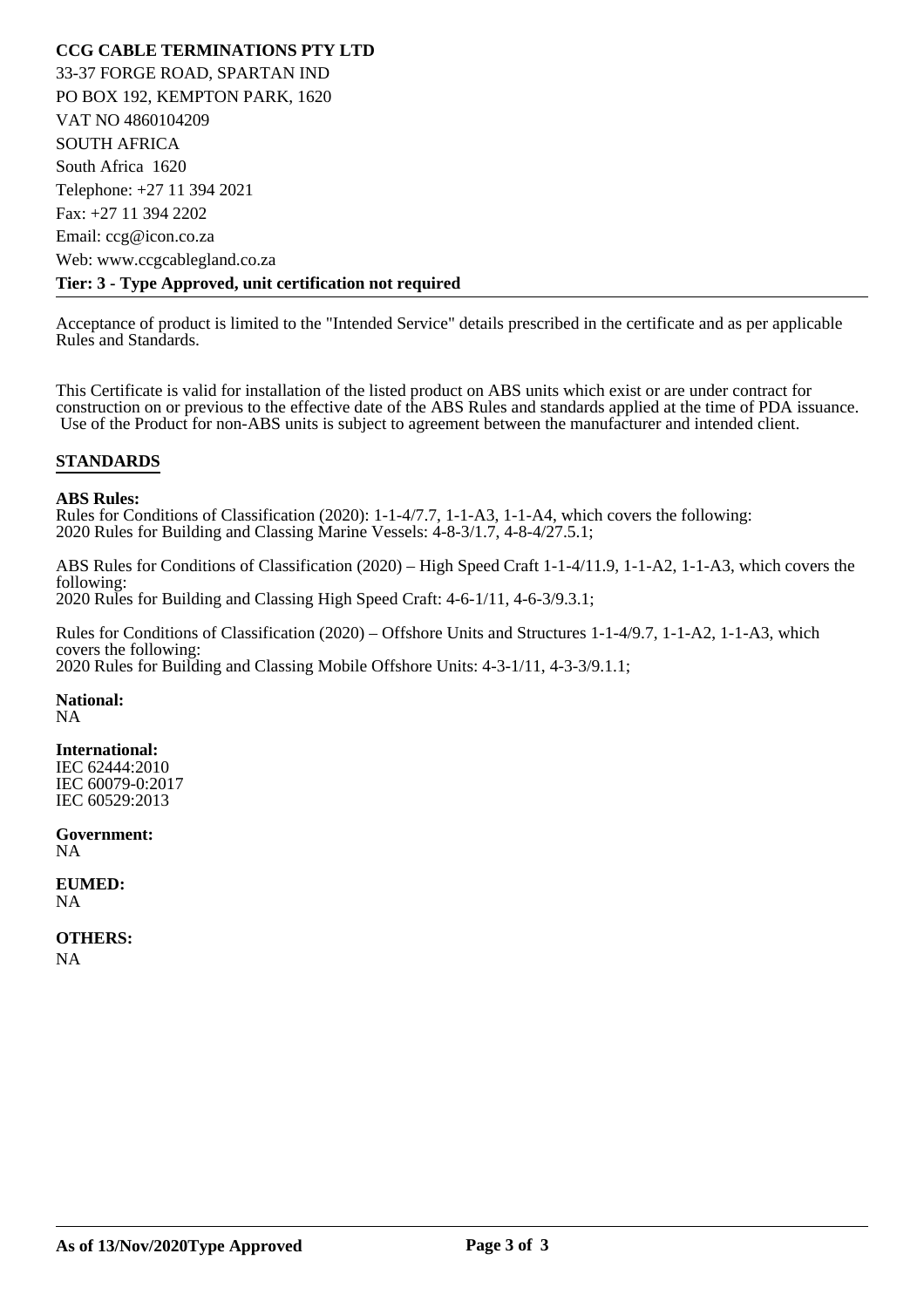CCG CABLE TERMINATIONS PTY LTD

Company: 33-37 FORGE ROAD, SPARTAN IND, PO BOX 192, KEMPTON PARK, 1620, VAT NO 4860104209 , SOUTH AFRICA, 1620

> A2EX (QS) (VS) (VX), A2EX-FHC (VS) (LS) (QS) (VX), A2F, A2FX, A2FX-R, ARMORTEx (QS)(VX), CWe, CXe, D1EX (QS), E1EX (LS) (QS) (VX), E1EX (VS) (QS), E1EX U (VS) (QS) (VX), EXCG (LS) (VS) (QS) (VX), FLP (QS) (VX), FLP Hose, FLP-TR (QS) (VX), Posi Grip (QS) (VX), UNITEx (QS)(VX), UNITEx-D (VS), UNITEx-E, UNITEx-F (QS) (VX), VRTX (SWA);

Model: 90º Fixed Adaptor, 90º Swivel Adaptor, Adaptor, Breather Drain Adaptor, Insulated Adaptor, T Swivel Adaptor, Y Swivel Adaptor, Reducer, Coupler, Unions, Breather Drain Plug, Brass Plug, Metallic Plug (Hex, Dome, Stopper), Non Metallic Plug (Ex);

Certificate No: 20-1952738-1-PDA

Issued Date: 12-Nov-2020

Expiry Date: 09-Feb-2025 1

Revision:

|                                                                | <b>Armored Cables</b> |              |            |            |               |            |            |
|----------------------------------------------------------------|-----------------------|--------------|------------|------------|---------------|------------|------------|
| Marking                                                        | Ex db IIC Gb          | Ex eb IIC Gb | Ex db I Mb | Ex eb I Mb | Ex tb IIIC Db | IP 66/68   | IP 65 NPT  |
| E1EX<br>(VS)(LS)<br>(QS)(VX)                                   | <b>YES</b>            | <b>YES</b>   | N/A        | N/A        | <b>YES</b>    | <b>YES</b> | <b>YES</b> |
| E1EX U<br>(VS)(LS)<br>(QS)(VX)                                 | <b>YES</b>            | <b>YES</b>   | <b>YES</b> | <b>YES</b> | <b>YES</b>    | <b>YES</b> | <b>YES</b> |
| E1EX LS                                                        | <b>YES</b>            | <b>YES</b>   | N/A        | N/A        | <b>YES</b>    | <b>YES</b> | <b>YES</b> |
| D <sub>1</sub> EX<br>(QS)(VX)                                  | <b>YES</b>            | <b>YES</b>   | N/A        | N/A        | <b>YES</b>    | <b>YES</b> | <b>YES</b> |
| Cxe                                                            | N/A                   | <b>YES</b>   | N/A        | N/A        | <b>YES</b>    | <b>YES</b> | <b>YES</b> |
| UNITEx-D<br>(VS)(LS)                                           | <b>YES</b>            | <b>YES</b>   | N/A        | N/A        | <b>YES</b>    | <b>YES</b> | <b>YES</b> |
| $EXCG - LS$                                                    | <b>YES</b>            | <b>YES</b>   | N/A        | N/A        | <b>YES</b>    | <b>YES</b> | N/A        |
| <b>ARMORTEX</b><br>(QS)(VX)                                    | <b>YES</b>            | <b>YES</b>   | <b>YES</b> | <b>YES</b> | <b>YES</b>    | <b>YES</b> | <b>YES</b> |
| <b>FLP</b><br>(QS)(VX)                                         | <b>YES</b>            | <b>YES</b>   | <b>YES</b> | <b>YES</b> | <b>YES</b>    | <b>YES</b> | <b>YES</b> |
| <b>VRTX SWA</b>                                                | N/A                   | <b>YES</b>   | N/A        | N/A        | <b>YES</b>    | <b>YES</b> | N/A        |
| <b>ExCG</b><br>(VS)(LS)<br>$\left( OS\right) \left( VX\right)$ | <b>YES</b>            | <b>YES</b>   | N/A        | N/A        | <b>YES</b>    | <b>YES</b> | N/A        |
| <b>CWe</b>                                                     | N/A                   | <b>YES</b>   | N/A        | N/A        | <b>YES</b>    | <b>YES</b> | <b>YES</b> |
| $UNITEx-F~$<br>(QS)(VX)                                        | <b>YES</b>            | <b>YES</b>   | N/A        | N/A        | <b>YES</b>    | <b>YES</b> | <b>YES</b> |
| UNITEx-F                                                       | N/A                   | <b>YES</b>   | N/A        | N/A        | <b>YES</b>    | <b>YES</b> | <b>YES</b> |
| <b>UNITEX</b><br>$\sim$ (QS)(VX)                               | <b>YES</b>            | <b>YES</b>   | N/A        | N/A        | <b>YES</b>    | <b>YES</b> | <b>YES</b> |
| UNITEx-E                                                       | N/A                   | <b>YES</b>   | N/A        | N/A        | <b>YES</b>    | <b>YES</b> | <b>YES</b> |

| <b>Non-Armored Cables</b>     |              |              |              |            |               |            |            |
|-------------------------------|--------------|--------------|--------------|------------|---------------|------------|------------|
| Marking                       | Ex db IIC Gb | Ex eb IIC Gb | $Ex db$ I Mb | ExebIMb    | Ex tb IIIC Db | IP 66/68   | IP 65 NPT  |
| A <sub>2</sub> FH<br>(QS)(VX) | <b>YES</b>   | <b>YES</b>   | <b>YES</b>   | <b>YES</b> | <b>YES</b>    | <b>YES</b> | <b>YES</b> |
| A2FX(QS)<br>(VX)              | <b>YES</b>   | <b>YES</b>   | <b>YES</b>   | <b>YES</b> | <b>YES</b>    | <b>YES</b> | <b>YES</b> |
| A <sub>2</sub> F<br>(QS)(VX)  | <b>YES</b>   | <b>YES</b>   | N/A          | N/A        | <b>YES</b>    | <b>YES</b> | <b>YES</b> |
| Posi Grip<br>(QS)(VX)         | <b>YES</b>   | <b>YES</b>   | N/A          | N/A        | <b>YES</b>    | <b>YES</b> | N/A        |
| <b>FLP Hose</b><br>(QS)(VX)   | <b>YES</b>   | <b>YES</b>   | <b>YES</b>   | <b>YES</b> | <b>YES</b>    | <b>YES</b> | <b>YES</b> |